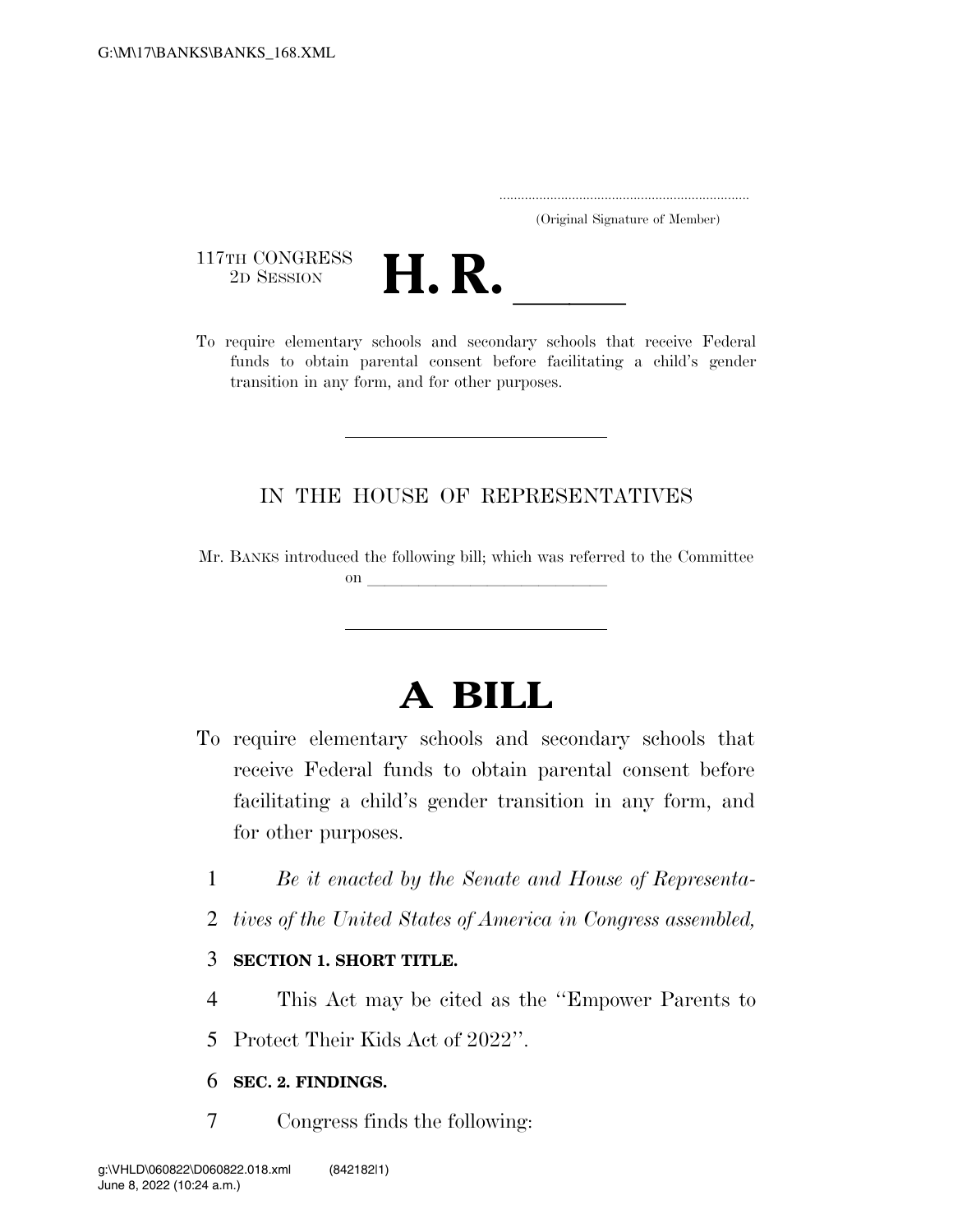(1) School districts across the country are vio- lating parental and familial rights by encouraging or instructing staff to deceive or withhold information from parents if their child expresses confusion about their gender and is seeking to ''transition''. Without parental knowledge or consent, schools are facili- tating ''social gender transitions'' by changing the names and pronouns of children in school, or even allowing children to change which sex-segregated fa- cilities they use, such as rest rooms, locker rooms, and dormitories or other housing for overnight field trips.

 (2) Powerful teachers unions and activist orga- nizations are pressuring more schools to adopt poli- cies to enable and encourage children, of any age, to change their ''gender identity'' at school without pa-rental notice or consent.

 (3) Contrary to the unfounded assertions of ac- tivists, ''socially transitioning'' a child is not an evi- dence-based practice and it is not a neutral or uncontroversial decision. This practice is an experi- mental social and psychological intervention that has immediate effects on a child's psychology and a high likelihood of changing the life path of a child. A ''so-cial gender transition'' may make it more difficult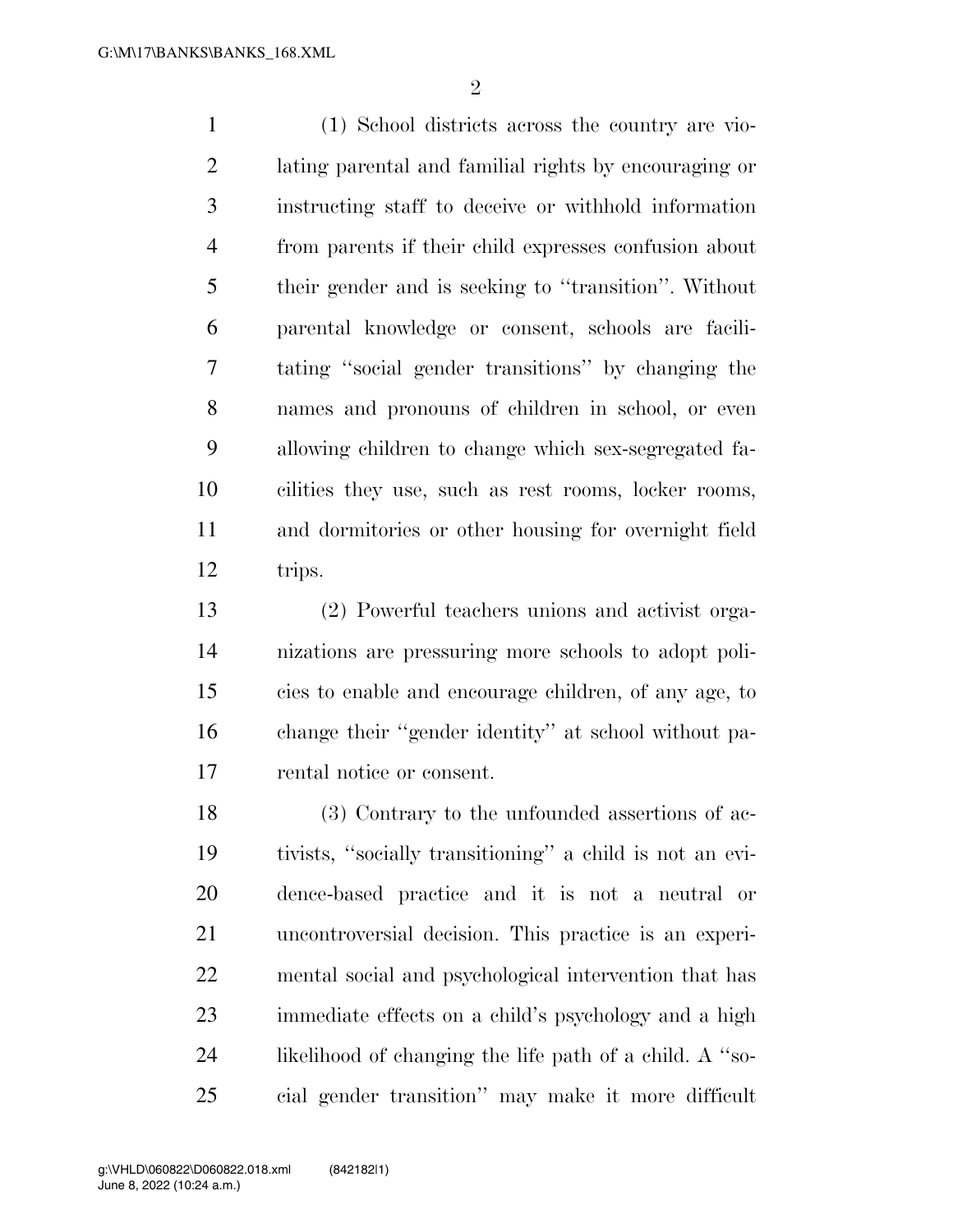for a child to reverse course later on, thereby in- creasing the likelihood that the child will continue on to a ''medical transition'', resulting in life-changing, irreversible consequences.

 (4) Any policies that attempt to circumvent pa- rental authority are a violation of parents' constitu- tionally protected rights to direct the care, custody, and upbringing of their children as recognized by the Supreme Court. Further, policies that withhold information from parents or ask children about inti- mate details of their family life violate Federal stat- utes designed to uphold a parent's rights and duties in education. School districts implementing such policies are misrepresenting or entirely ignoring these statutes and constitutional protections.

 (5) Schools should never be allowed to intrude on family life by misleading or excluding parents and confusing children.

#### **SEC. 3. REQUIREMENT OF PARENTAL CONSENT.**

 (a) IN GENERAL.—No Federal funds shall be made available to any elementary school or secondary school un- less the elementary school or secondary school, with re- spect to students enrolled at the school who have not yet reached 18 years of age, complies with each of the fol-lowing requirements: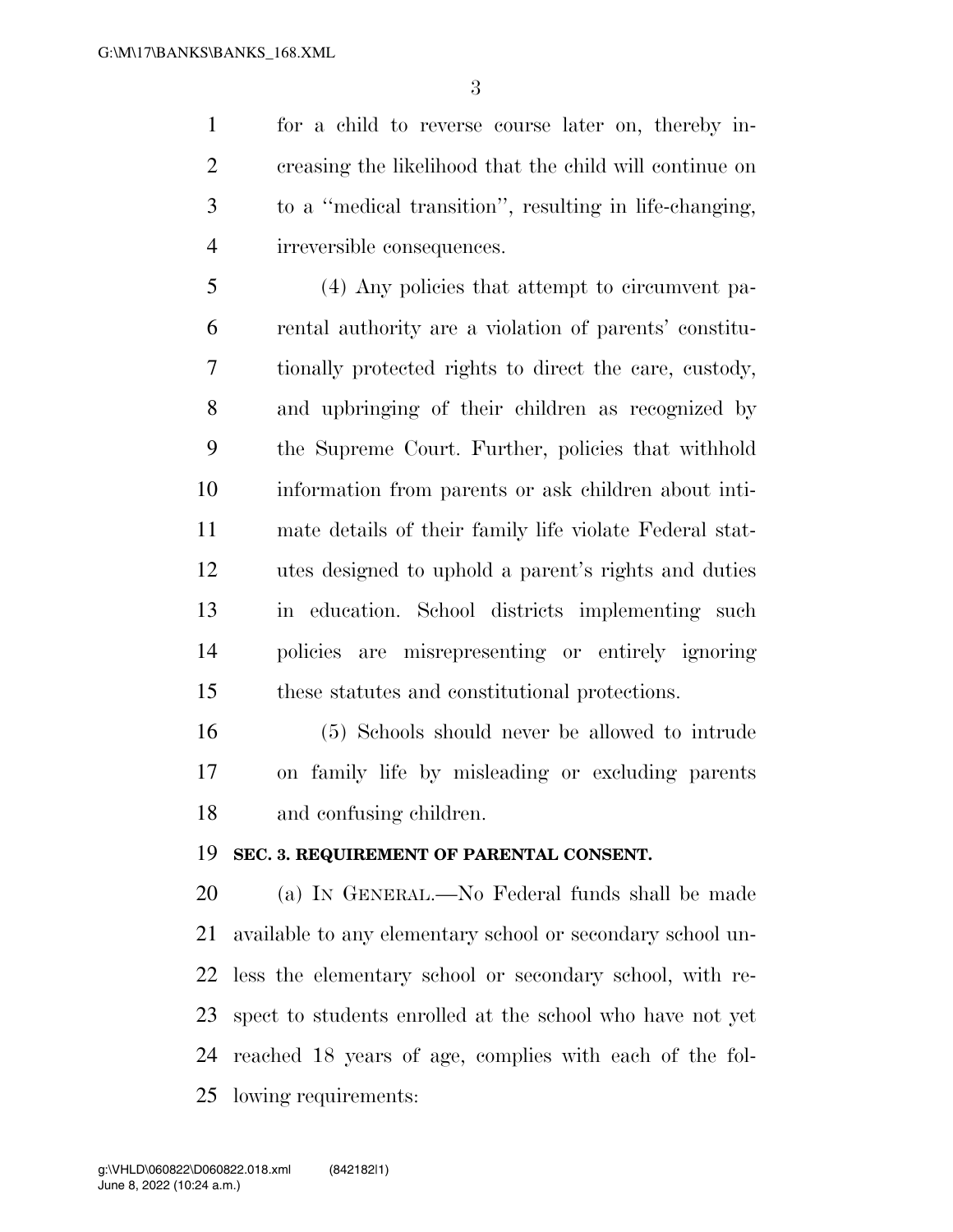(1) School employees do not proceed with any accommodation intended to affirm a student's pur- ported ''gender identity'', where the student's pur- ported ''gender identity'' is incongruous with the student's biological sex, or any action to facilitate a ''gender transition'', including referral or rec- ommendation to any third-party medical provider, unless the employees have received express parental consent to do so.

 (2) School employees do not facilitate, encour- age, or coerce students to withhold information from their parents regarding the student's ''gender transi- tion'' or the student's purported ''gender identity'', where the student's purported ''gender identity'' is incongruous with the student's biological sex.

 (3) School employees do not withhold or hide information from parents about a student's desired ''gender transition'' or a student's purported ''gen- der identity'', where the student's purported ''gender identity'' is incongruous with the student's biological sex.

 (4) School employees do not encourage, pres- sure, or coerce the parents of students, or students themselves, to proceed with any treatment or inter-vention to affirm the student's purported ''gender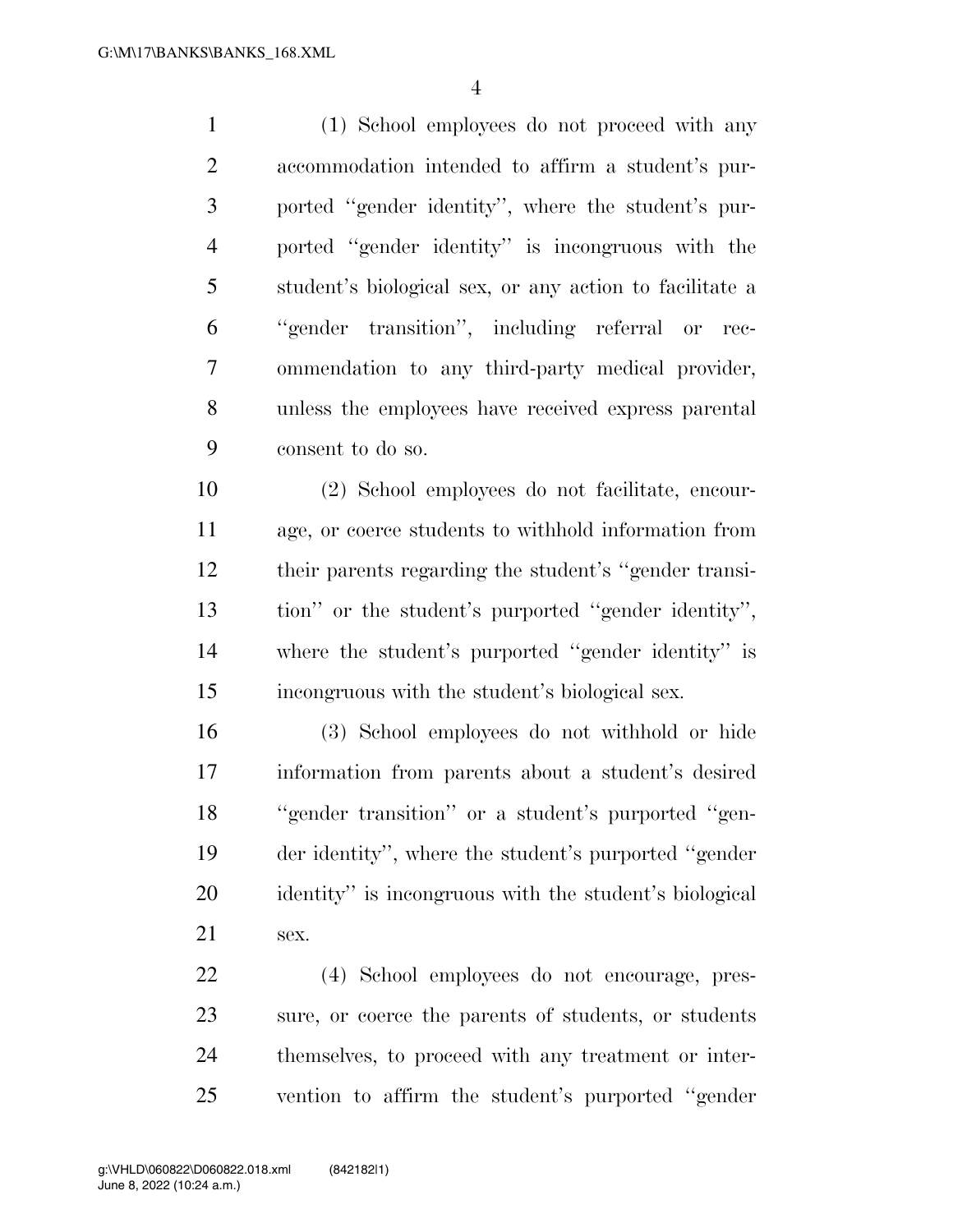identity'', where that ''gender identity'' is incon-gruous with the student's biological sex.

 (b) RULES OF CONSTRUCTION.—Nothing in this sec-tion shall be construed—

 (1) to prevent a school employee from con- tacting appropriate legal authorities about an immi- nent threat to a student's physical safety in the event that the school employee knows or has a rea- sonable suspicion that the student is at risk of phys- ical abuse, as defined in section 1169 of title 18, United States Code; or

 (2) to deprive any parent of the right to be in- volved in a child's actions or discussions about gen-der transition, without the due process of law.

 (c) ENSURING COMPLIANCE.—The head of each Fed- eral agency shall require each application for Federal as- sistance submitted by a State educational agency or local educational agency to the head of such Federal agency—

 (1) to describe the steps that each elementary 20 school and secondary school served by the State edu- cational agency or local educational agency proposes to take to ensure compliance with the requirements under this section and how these steps preserve and protect the authority of the family; and

(2) to ensure that—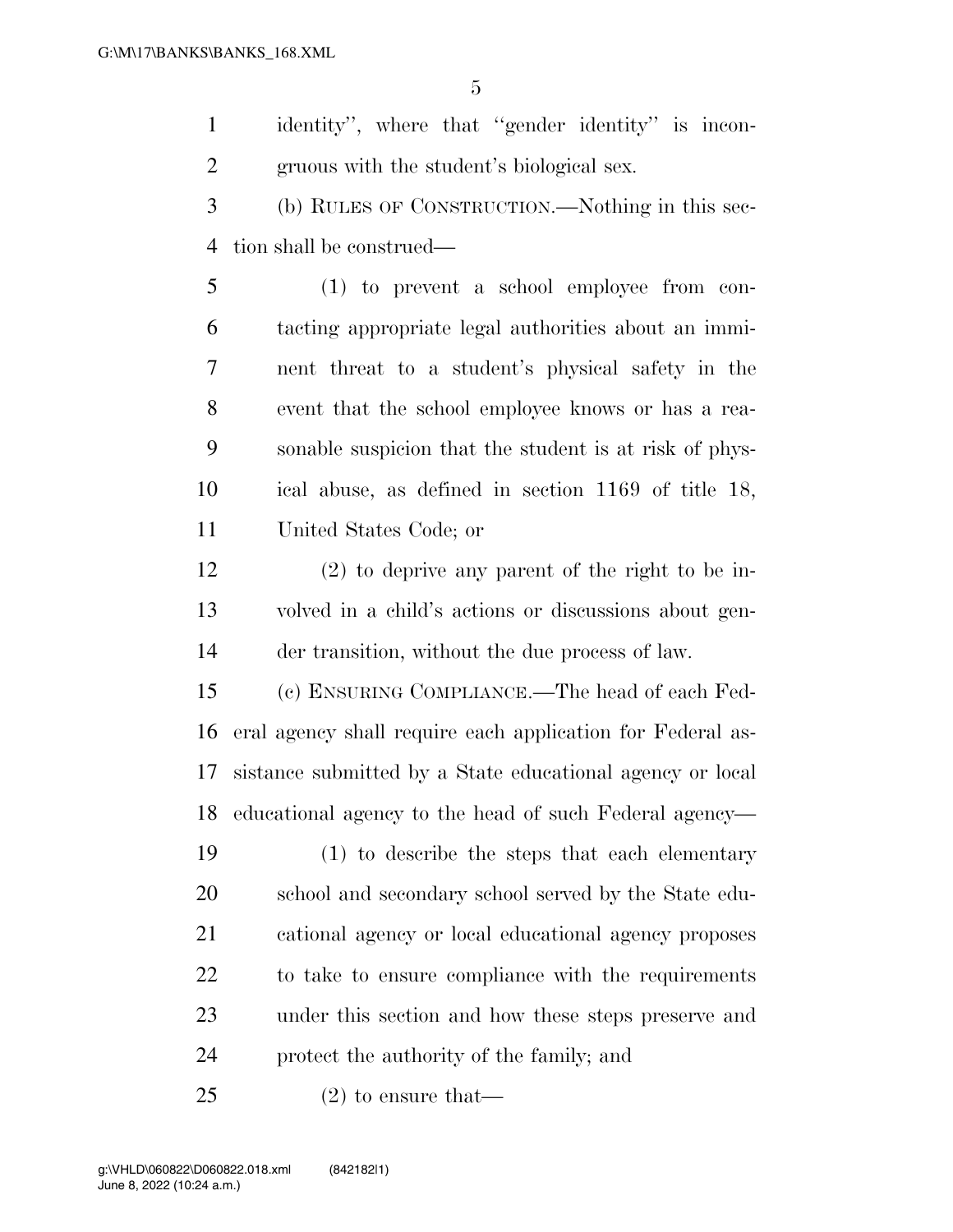| $\mathbf{1}$   | (A) a copy of the written policy that each             |
|----------------|--------------------------------------------------------|
| $\overline{2}$ | elementary school and secondary school served          |
| 3              | by the State educational agency or local edu-          |
| $\overline{4}$ | cational agency has to ensure compliance with          |
| 5              | the requirements under this section is provided        |
| 6              | to the head of such Federal agency and to the          |
| 7              | families of enrolled students; and                     |
| 8              | (B) each such policy is clearly and publicly           |
| 9              | posted on the website of the school.                   |
| 10             | (d) CIVIL ACTION FOR CERTAIN VIOLATIONS.—              |
| 11             | (1) IN GENERAL.—A qualified party may, in a            |
| 12             | civil action, obtain appropriate relief with regard to |
| 13             | a designated violation.                                |
| 14             | ADMINISTRATIVE REMEDIES<br>(2)<br>NOT<br>$RE-$         |
| 15             | QUIRED.—An action under this section may be com-       |
| 16             | menced, and relief may be granted, without regard      |
| 17             | to whether the party commencing the action has         |
| 18             | sought or exhausted any available administrative       |
| 19             | remedy.                                                |
| 20             | (3)<br>DEFENDANTS IN ACTIONS UNDER<br>THIS             |
| 21             | SECTION MAY INCLUDE GOVERNMENTAL ENTITIES              |
| 22             | AS WELL AS OTHERS.—An action under this section        |
| 23             | may be brought against any elementary school or        |
| 24             | secondary school receiving Federal financial assist-   |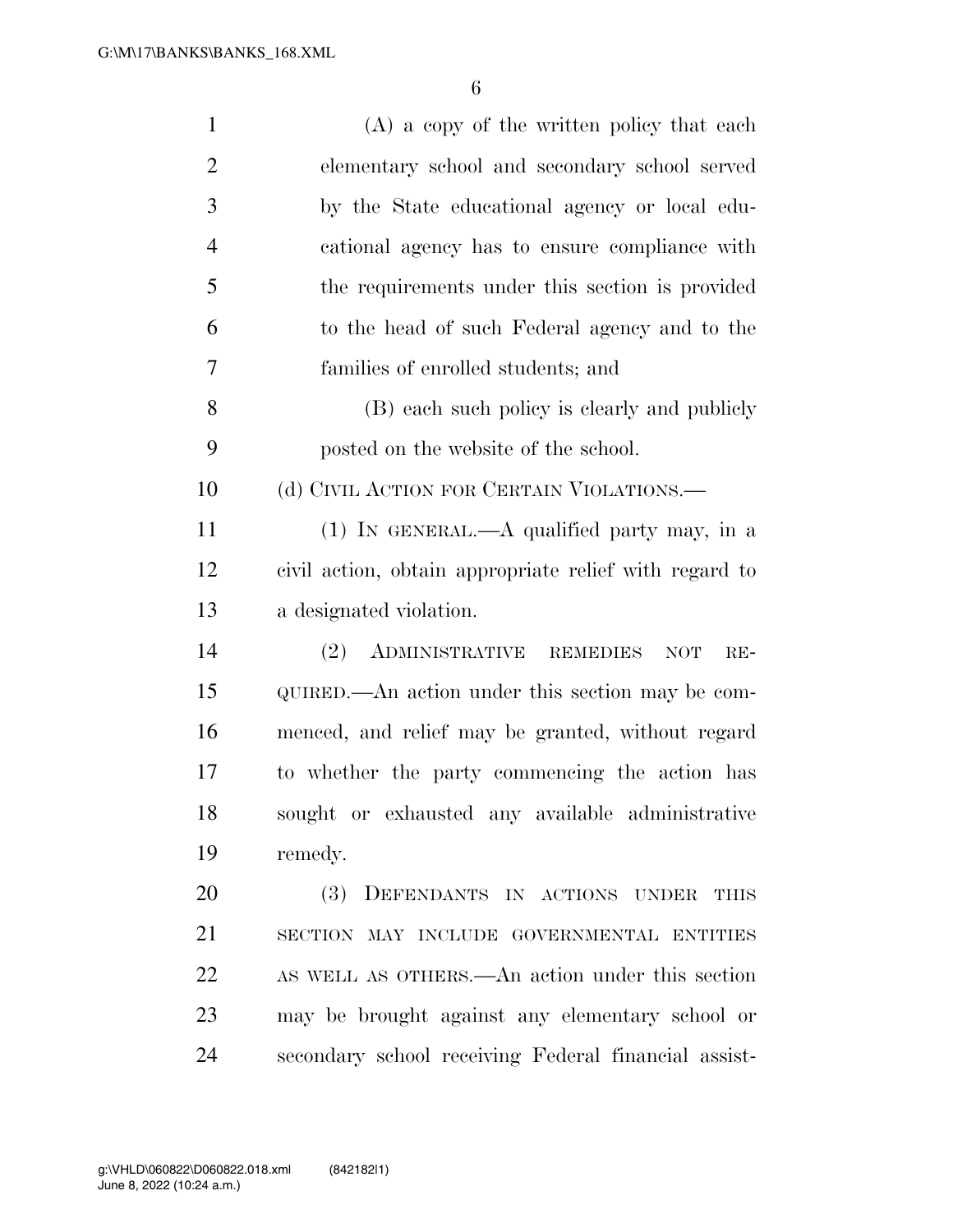| $\mathbf{1}$   | ance or any governmental entity assisting an elemen-    |
|----------------|---------------------------------------------------------|
| $\overline{2}$ | tary school or secondary school.                        |
| 3              | (4) NATURE OF RELIEF.—In an action under                |
| $\overline{4}$ | this section, the court shall grant—                    |
| 5              | (A) all appropriate relief, including injunc-           |
| 6              | tive relief and declaratory relief;                     |
| 7              | (B) to a prevailing plaintiff, reasonable at-           |
| 8              | torneys' fees and litigation costs; and                 |
| 9              | (C) payment for treatments or therapy                   |
| 10             | needed to repair harm to the child perpetuated          |
| 11             | by pursuit of "gender transition" determined            |
| 12             | necessary by the parent and the child's medical         |
| 13             | providers.                                              |
| 14             | (5) ATTORNEYS FEES FOR DEFENDANT.—If a                  |
| 15             | defendant in a civil action under this subsection pre-  |
| 16             | vails and the court finds that the plaintiff's suit was |
| 17             | frivolous, the court shall award a reasonable attor-    |
| 18             | ney's fee in favor of the defendant against the plain-  |
| 19             | tiff.                                                   |
| 20             | (e) DEFINITIONS.—In this section:                       |
| 21             | BIOLOGICAL SEX.—The term "biological<br>(1)             |
| 22             | sex" means the biological indication of male and fe-    |
| 23             | male as determined by reproductive potential or ca-     |
| 24             | pacity, such as sex chromosomes, naturally occurring    |
| 25             | sex hormones, gonads, and nonambiguous internal         |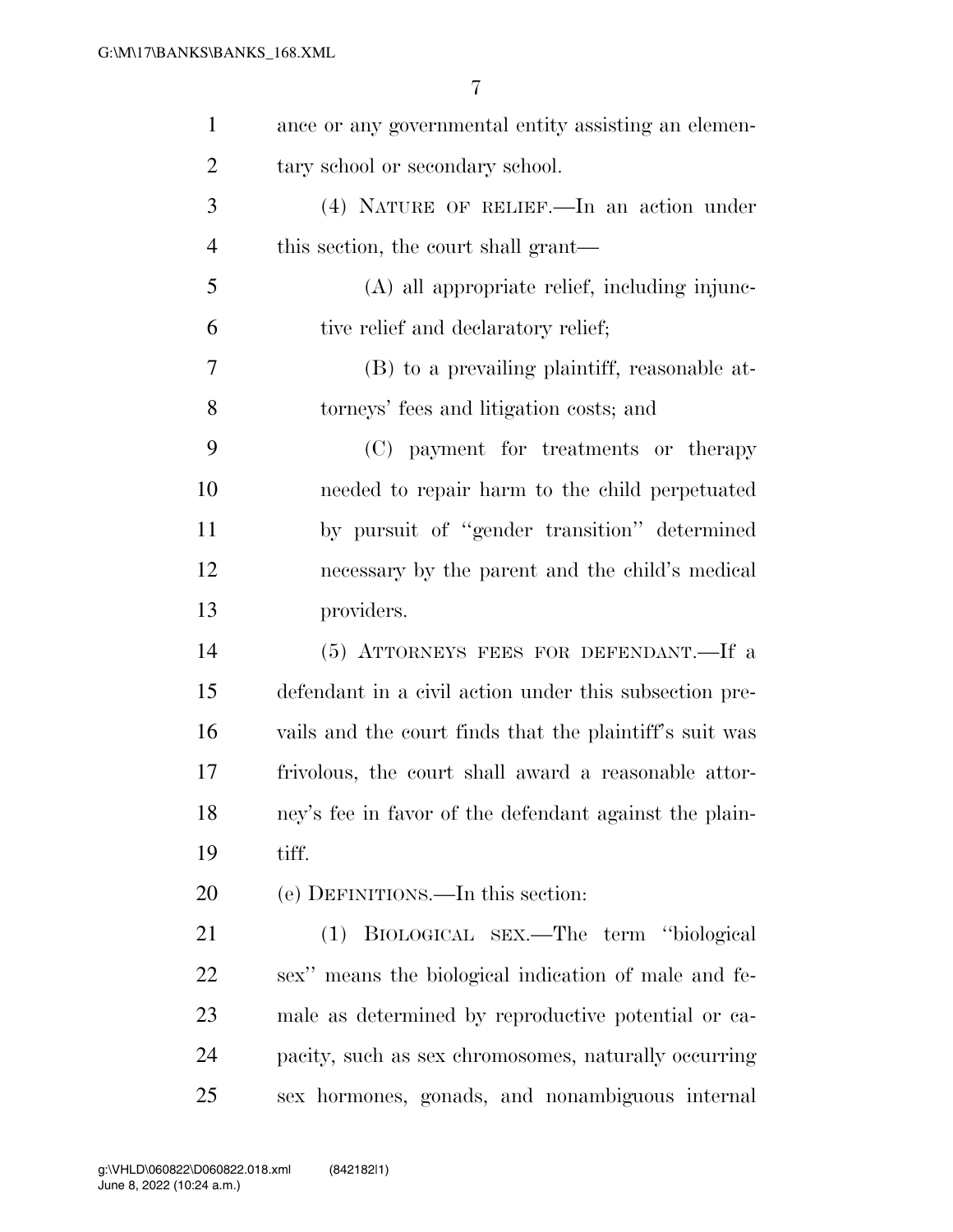| $\mathbf{1}$   | and external genitalia present at birth, without re- |
|----------------|------------------------------------------------------|
| $\overline{2}$ | gard to a person's psychological, chosen, or subjec- |
| 3              | tive experience of gender.                           |
| $\overline{4}$ | (2) DESIGNATED VIOLATION.—The term "des-             |
| 5              | ignated violation" means an actual or threatened     |
| 6              | violation of this section.                           |
| 7              | (3) ESEA.—The terms "elementary school"              |
| 8              | and "secondary school" have the meanings given the   |
| 9              | terms in section 8101 of the Elementary and Sec-     |
| 10             | ondary Education Act of 1965 (20 U.S.C. 7801).       |
| 11             | (4) GENDER IDENTITY.—The term "gender                |
| 12             | identity" means a person's self-perception of their  |
| 13             | gender or claimed gender, regardless of the person's |
| 14             | biological sex.                                      |
| 15             | (5) GENDER TRANSITION.                               |
| 16             | (A) IN GENERAL.—The term "gender tran-               |
| 17             | sition" includes both medical transition and so-     |
| 18             | cial transition.                                     |
| 19             | MEDICAL TRANSITION.—The<br>(B)<br>term               |
| 20             | "medical transition" means any medical, hor-         |
| 21             | monal, or surgical intervention undertaken to        |
| 22             | alter the body of a person in order to assert an     |
| 23             | identity incongruent with biological sex or un-      |
| 24             | dertaken to create or facilitate the development     |
| 25             | of physiological or anatomical characteristics       |